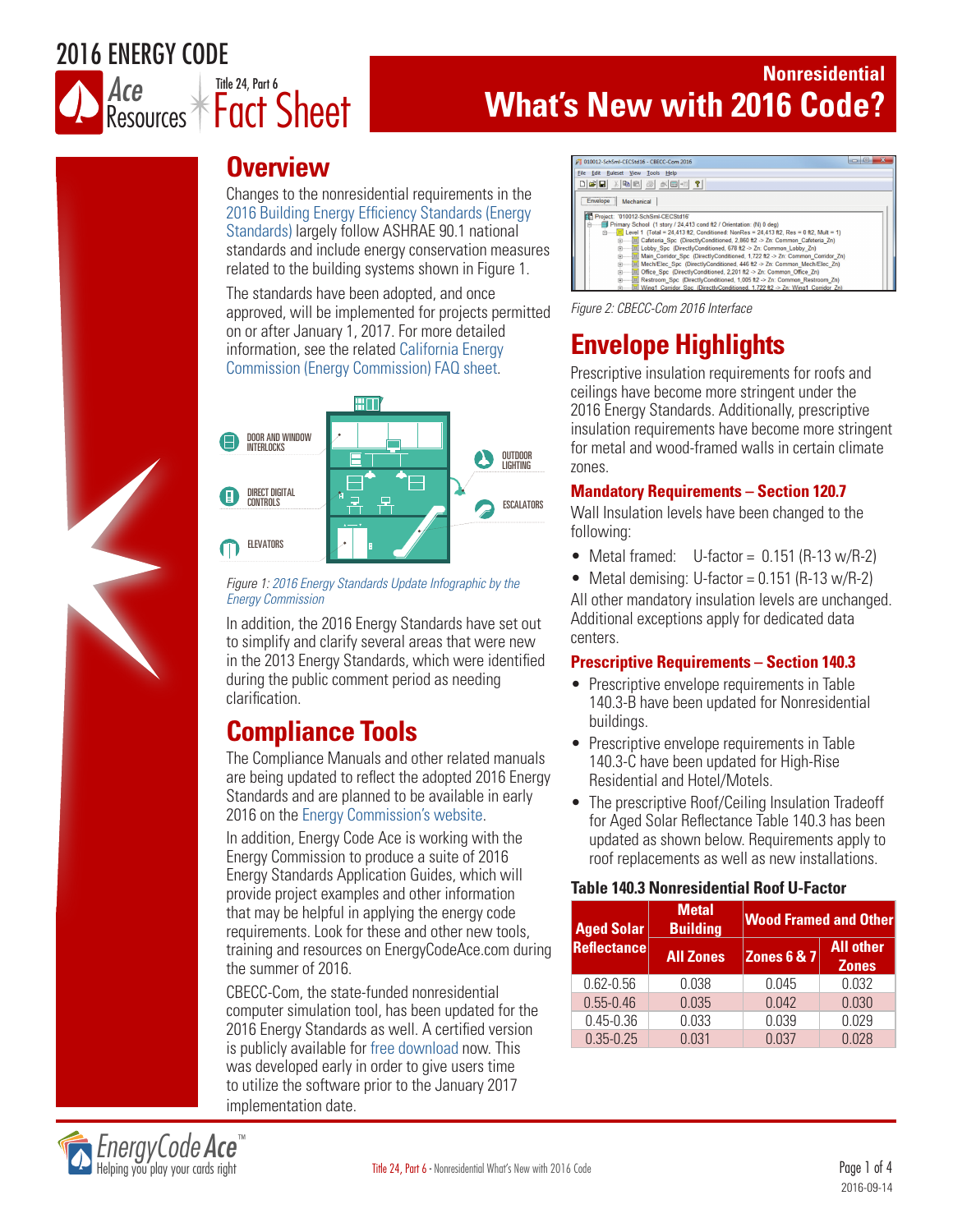# **Process Equipment Highlights**

New to the 2016 Energy Standards are mandatory energy saving requirements for escalators and elevators. Acceptance testing will be required for controls requirements.

## **Escalators and Moving Walkways – Section 120.6(g)**

• Escalators and moving walkways will be required to run at lower speeds when unoccupied (and thus a lower energy consuming state) while not in use in high traffic areas like airports, hotels, and transportation function areas.

### **Elevators – Section 120.6(f)**

- Energy efficient lighting: Lighting Power Density (LPD) of 0.6 w/ft2 maximum
- Energy efficient fans: Ventilation fans for cabs without space conditioning shall not exceed 0.33 w/cfm
- Automatic shut-off controls on cab lighting and fans after 15 minutes of no service (stopped, unoccupied with doors closed)
- Lighting and ventilation must be operational during emergency stop situations while occupied with passengers.

# **Mechanical Highlights**

### **Mandatory Equipment Efficiencies – Section 110.2**

Mandatory equipment efficiencies for air conditioning units have increased as of 1/1/2016. Chiller and DX equipment efficiencies have become more stringent.

### **Economizers – Section 120.2 (i)**

New mandatory requirements for Fault Detection and Diagnostics (FDD) on all economizers installed on new air-cooled packaged DX units with cooling capacity of 54,000 Btu/hr or greater. Stand alone or integrated FDD accepted per Section 120.2(i) of the 2016 Energy Standards.

### **HVAC System Controls - Sections 120.2 & 140.4**

- **Mandatory Direct Digital Controls (DDC):** DDC shall be applied per Section 120.2(j) of the 2016 Energy Standards, Table A for new construction, additions, and alterations. Control logic must be capable of monitoring several points including fan pressure, pump pressure, heating and cooling, have optimum start/stop controls, and perform automatic information transfer among other requirements.
- **Mandatory Optimum Start/Stop Controls:** The control algorithm shall, as a minimum, be a function of the difference between space temperature and occupied setpoint, the outdoor air temperature, and the amount of time prior to scheduled occupancy. Additional requirements for mass radiant floor slab systems. Requirements per Section 120.2 (k) of the 2016 Energy Standards.
- **Prescriptive HVAC Shut-off Sensors for Windows and Doors:** If windows or doors are left open for more than five minutes, sensors will adjust thermostats to disable the HVAC equipment by resetting the temperature setpoint to 55°F for mechanical heating and 90°F for mechanical cooling. Exemptions for doors with automatic closers or any space without thermostatic controls. Requirements per Section 140.4 (n) of the 2016 Energy Standards.

# **Commissioning Highlights**

A few important clarifications were made to the commissioning requirements in Section 120.8 of the 2016 Energy Standards:

- Commissioning is required for all new buildings with nonresidential conditioned space, including nonresidential spaces in hotel/motel and high-rise residential buildings. The Owner's Project Requirements (OPR) must include building envelope performance expectations under the 2016 Energy Standards.
- Section 10-103 in Part 1 specifies that the Design Reviewer may be a licensed architect or licensed contractor in addition to a professional engineer.

# **Indoor Lighting Highlights**

The interior lighting mandatory and prescriptive requirements, as well as updates to the calculation methodologies are included below.

#### **Prescriptive Calculation Methodology – Section 140.6**

- **Complete Building Method:** Allowed Lighting Power Densities are reduced by 0.1 or less for half of building types listed in Table 140.6-B.
- **Area Category Method:** Allowed Lighting Power Densities are reduced by 0.2 or less for a third of functional areas in Table 140.6-C.
- **Tailored Method:** Lighting Power Density Values updated per Table 140.6-G. Allowances in Table 140.6-D remain unchanged.

#### **Indoor Lighting Controls – Sections 130.1 & 140.6**

- **Mandatory Shut-OFF Controls:** Additional exception of 0.1 w/ft2 for egress in any building.
- **Mandatory Multi-level Controls:** Enclosed areas 100 ft2 or greater with a general lighting load greater than 0.5 w/ft2 must have multi-level controls as shown in Table 130.1-A. Some exceptions apply for classrooms, public restrooms, and areas with one luminaire.
- **Mandatory Partial-ON Occupancy Sensor:** For areas requiring occupant sensing controls per Section 130.1(c)5 of the Standards (offices  $\leq$  250 ft2, multipurpose rooms  $<$  1,000 ft2, classrooms, and conference rooms), and multilevel controls per Section130.1(b)of the 2016 Energy Standards, the occupant sensing controls shall function as partial-ON (for 50-70% of controlled power) OR vacancy sensor (only manual ON). Where no multi-level controls are required per Section 130.1(b) of the 2016 Energy Standards, an automatic full-on occupancy sensor is acceptable.
- **Control Credits:** Power Adjustment Factors (PAF) listed in Table 140.6-A have been updated and the following options have been added:
	- **Institutional Tuning:** Limits maximum output or power draw of controlled lighting to 85% or less of full light output/draw.
	- **Daylight dimming plus OFF control:** Turns lighting completely OFF when daylight in the daylit zone is greater than 150% of general lighting system at full power.

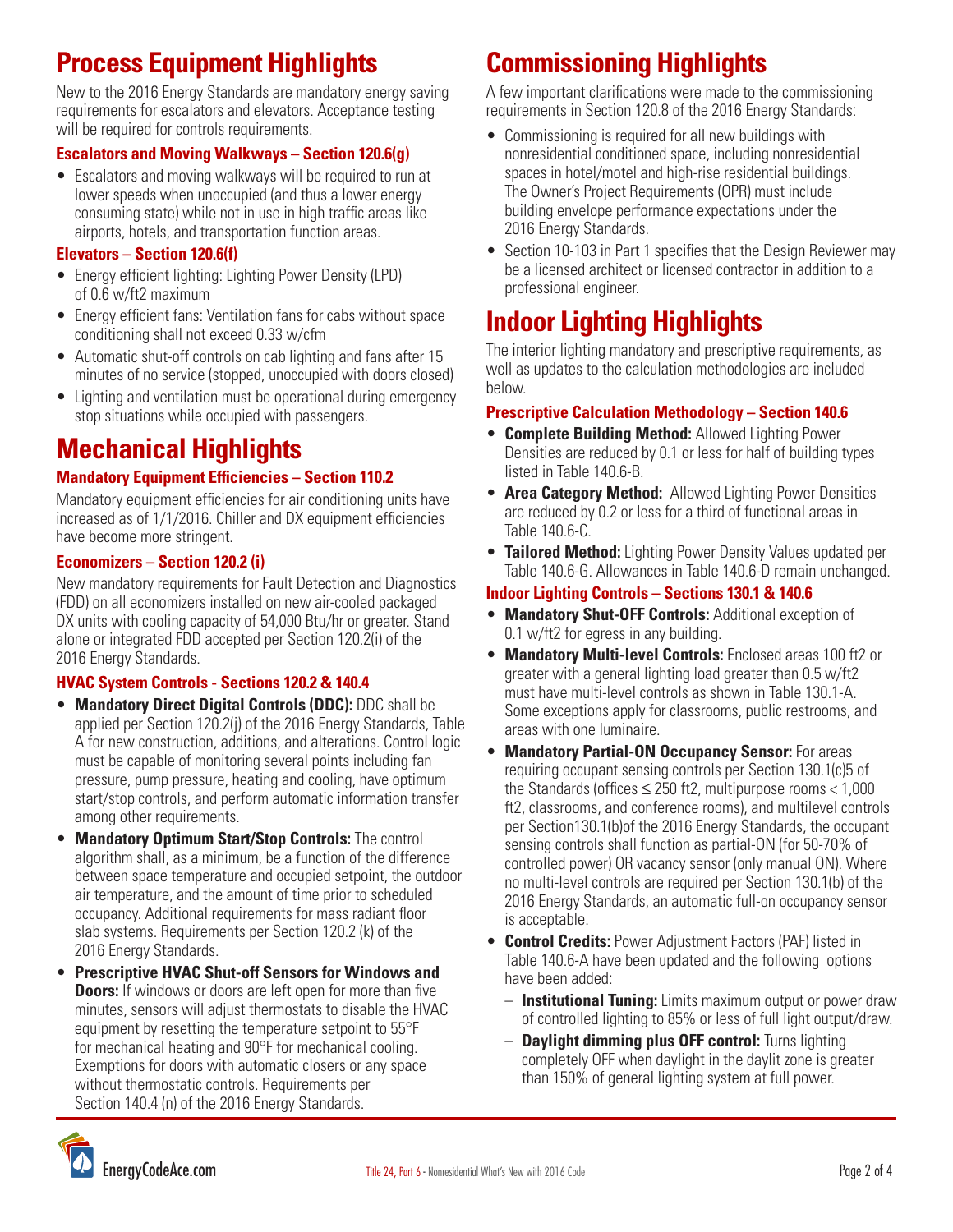# **Lighting Alterations**

The lighting alterations language for the prescriptive approach is included in the following sections. Lamp replacements or ballast replacements alone are not considered lighting alterations, provided that replacement lamps and/or ballasts are installed and powered without modifying the luminaire.

### **Entire Luminaire Alterations – Section 141.2I**

Lighting shall meet the lighting power allowance in Section 140.6 of the 2016 Energy Standards and altered permanently installed luminaries shall meet the applicable requirements in Table 141.0-E if the following options occur:

- Removing/reinstalling 10% or more of the existing luminaires (if there are more than 2) in a space, or
- Replacing or adding entire luminaires, or
- Adding, removing, or replacing walls or ceilings along with lighting redesign (changing the area or space type)

When replacing existing luminaries and the alteration is not in conjunction with adding, removing or replacing walls or ceilings, the new luminaries must:

- Reduce rated power by 50% for office, retail and hotel occupancies and 35% for all others, compared to the original luminaires, at full light output, and
- Meet all the requirements in Sections listed in Lighting Alterations (see list below)

### **Luminaire Component Modifications – Section 141.2J**

**Definition:** Alterations that replace the ballasts or drivers and the associated lamps in the luminaire, or permanently change the light source or the optical system of the luminaire.

Modifying the components of fewer than 70 existing luminaires on a single floor or within a tenant space within a year, does not trigger code. If there are 70 or more modifications per year on a single floor or tenant space, then the project needs to meet one of the following criteria:

- Meet lighting power allowance in Section 140.6 of the 2016 Energy Standards, and comply with Table 141.0-E or
- Reduce rated power by 50% for office, retail and hotel occupancies and 35% for all others, compared to the original luminaires, at full light output, and meet the requirements in Lighting Alterations Sections List.

In addition, the modification should not prevent or disable multi-level, shut-off, or daylight controls.

## **Lighting Wiring Alterations – Section141.0(b)2K**

**Definition:** Alterations that add a circuit feeding luminaires, that replace, modify or relocate wiring between a switch or panelboard and luminaires, or replace lighting control panels, panelboards, or branch circuit wiring.

Wiring alterations (unless strictly to add lighting controls) in each enclosed space shall meet the requirements in the following sections:

- Lighting Power Allowance in Section 140.6
- Section 130.1 (a) 1, 2 and 3
- Section 130.1 (c)1A through C
- Section 130.1 (c)3 and Section 130.1 (c)4

#### **And meet the following criteria:**

- Each enclosed space must be wired to create a min. of one step between 30-70% of the lighting power or meet Section 130.1(c)4 of the 2016 Energy Standards.
- For each enclosed space where alterations include 10 or more luminaires that provide general lighting and are located in the primary sidelit daylit or skylit daylit zone, also meet the requirements of Section 130.1(d) of the 2016 Energy Standards.

#### **Exceptions for all lighting alterations:**

- Alterations that would cause the disturbance of asbestos.
- Alterations affecting two or fewer luminaires in an enclosed space.
- Lighting control acceptance testing (per Section 130.4 of the 2016 Energy Standards) is not required for alterations of a total of 20 or fewer controlled luminaires.

#### **Table 141.0-E Requirements for Entire Luminaire Alterations**

| <b>Control</b><br><b>Requirements</b>              | <b>Lighting power &lt;85%</b><br>of allowance                         | <b>Lighting power is</b><br>>85% of allowance |
|----------------------------------------------------|-----------------------------------------------------------------------|-----------------------------------------------|
| Section 130.1 (a)1,2<br>and 3 Area controls        | Yes                                                                   | Yes                                           |
| Section 130.1 (b)<br>Multi-level controls*         | For each space, min.<br>one step between 30-<br>70% or meet 130.1 (b) | Yes                                           |
| Section 130.1 (c)<br><b>Shut-off Controls</b>      | Yes                                                                   | Yes                                           |
| Section 130.1 (d) auto<br>daylight controls        | <b>Not Required</b>                                                   | Yes                                           |
| Section 130.1 (e)<br>Demand Responsive<br>Controls | Not Required                                                          | Yes                                           |

*\*The 2016 Energy Standards now allow A/B or checkerboard switching. The previously required multilevel lighting per luminaire is no longer applicable.* 

### **Lighting Alterations Sections List:**

- Section 130.1 (a) 1, 2 and 3
- Section 130.1 (c)1A through C
- Section 130.1 (c)2 through Section 130.1(c)6A
- Section 130.1 (c)7B (for parking garages only)